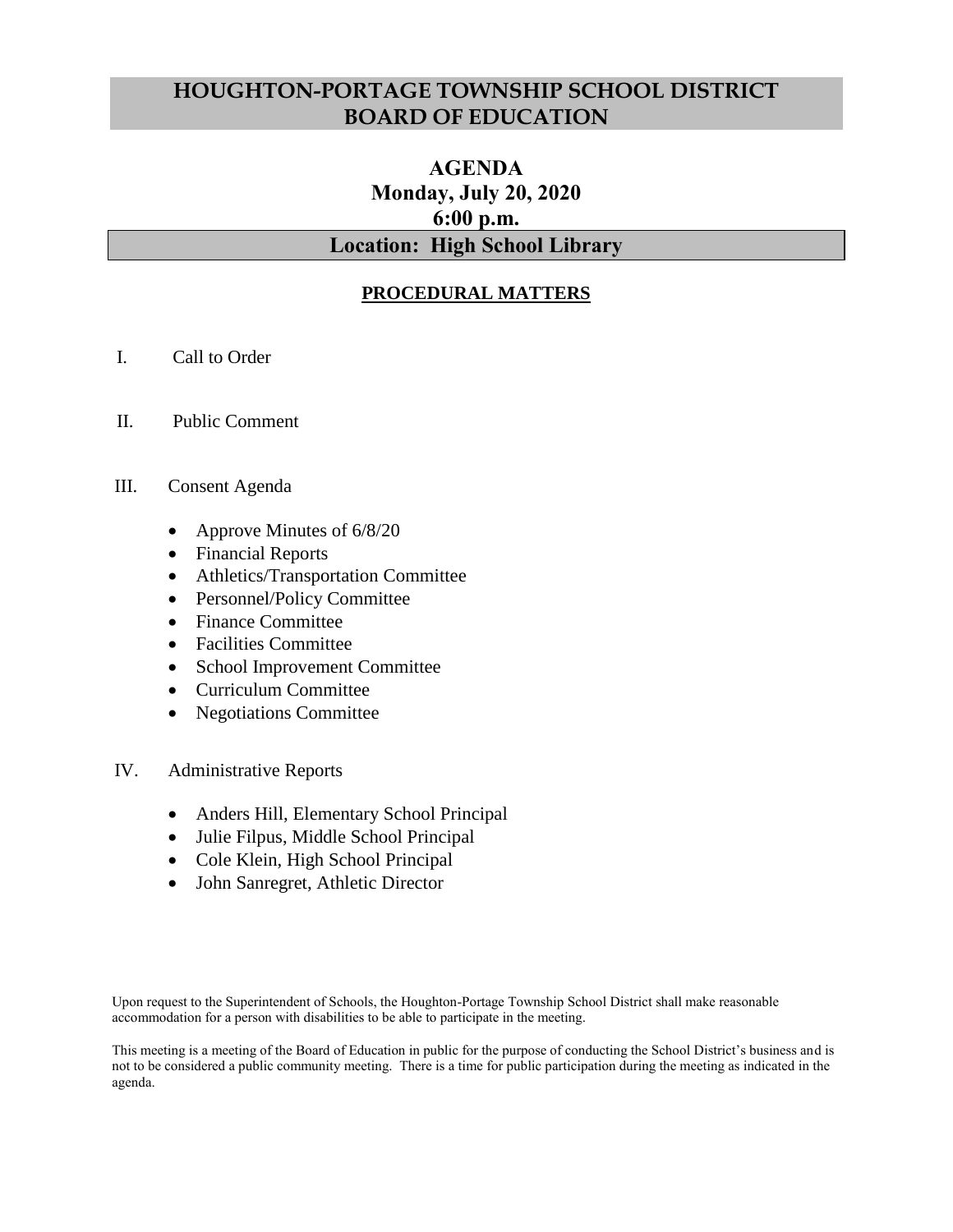### V. MASB, MASA & CCASB Reports

### VI. Discussion Items

- 1. Summer Updates
- 2. 2020 NEOLA Policy Updates
- 3. Michigan 2020-2021 Return to School Road Map

#### VII. Action Items

- 1. Resolution to Participate in School Bond Loan Fund
- 2. Designation of Depositories for School Funds
- 3. Designation of Individuals Responsible for Posting Public Notice of Meetings
- 4. Delegation of Election Duties
- 5. Adoption of Legal Reference Note
- 6. Approval of Organizational Memberships MASA, MASB, & CCASB
- 7. Approval of Annual Retainer Contracts:
	- i. School Attorney
	- ii. Auditor
- 8. Designation of Carriers to Transport Students
- 9. Selection of Representative for CCASB
- 10. Approval of Board Member Travel
- 11. Resolution to Designate Julie Filpus as District Representative in Absence of Superintendent
- 12. Resolution Setting First Day of School for 2020-21 School Year
- 13. Resolution to Change the August Board Meeting to August 10th, 2020

Upon request to the Superintendent of Schools, the Houghton-Portage Township School District shall make reasonable accommodation for a person with disabilities to be able to participate in the meeting.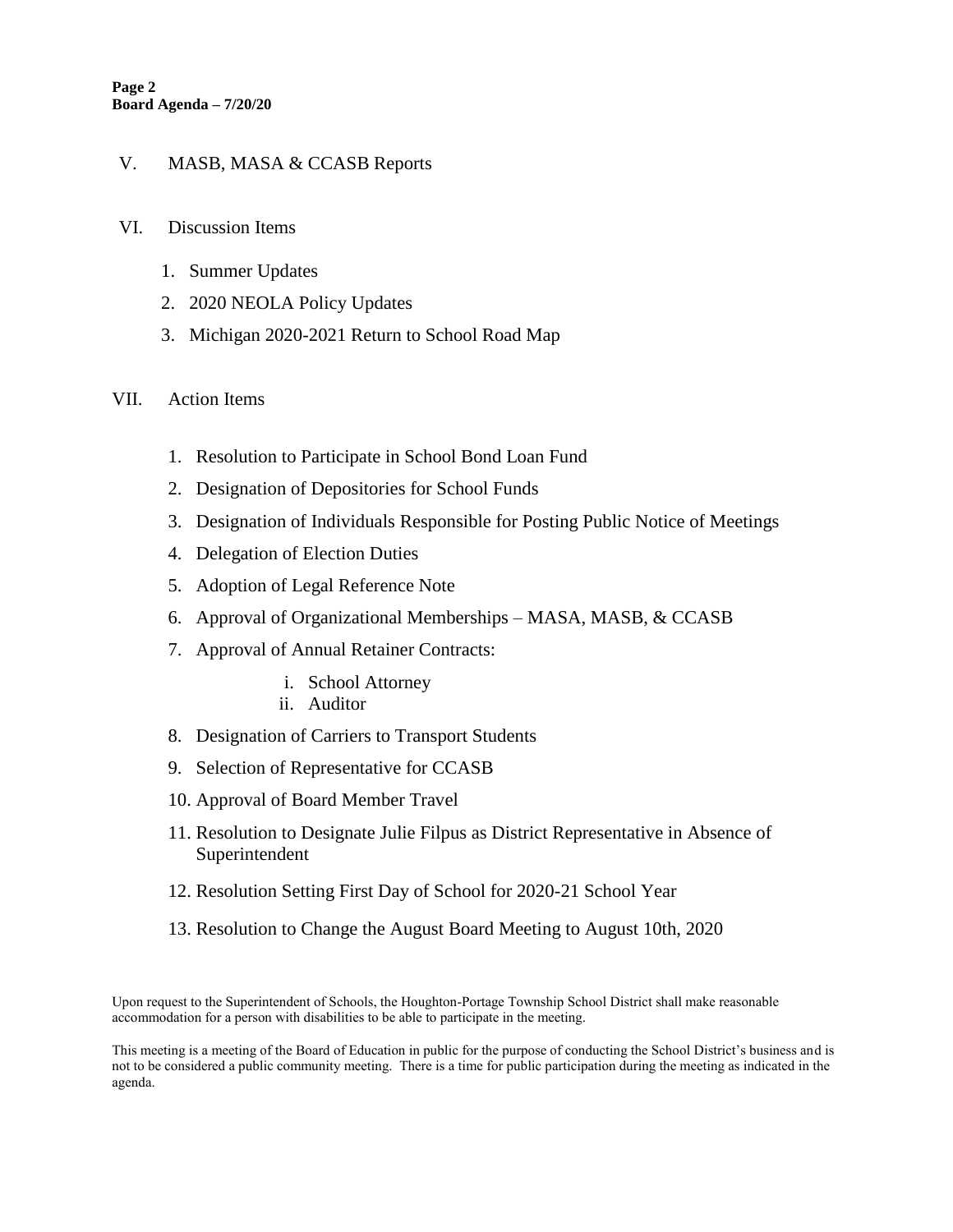**Page 3 Board Agenda – 7/20/20**

### VIII. Other Concerns or Public Comment

### IX. Adjournment

Upon request to the Superintendent of Schools, the Houghton-Portage Township School District shall make reasonable accommodation for a person with disabilities to be able to participate in the meeting.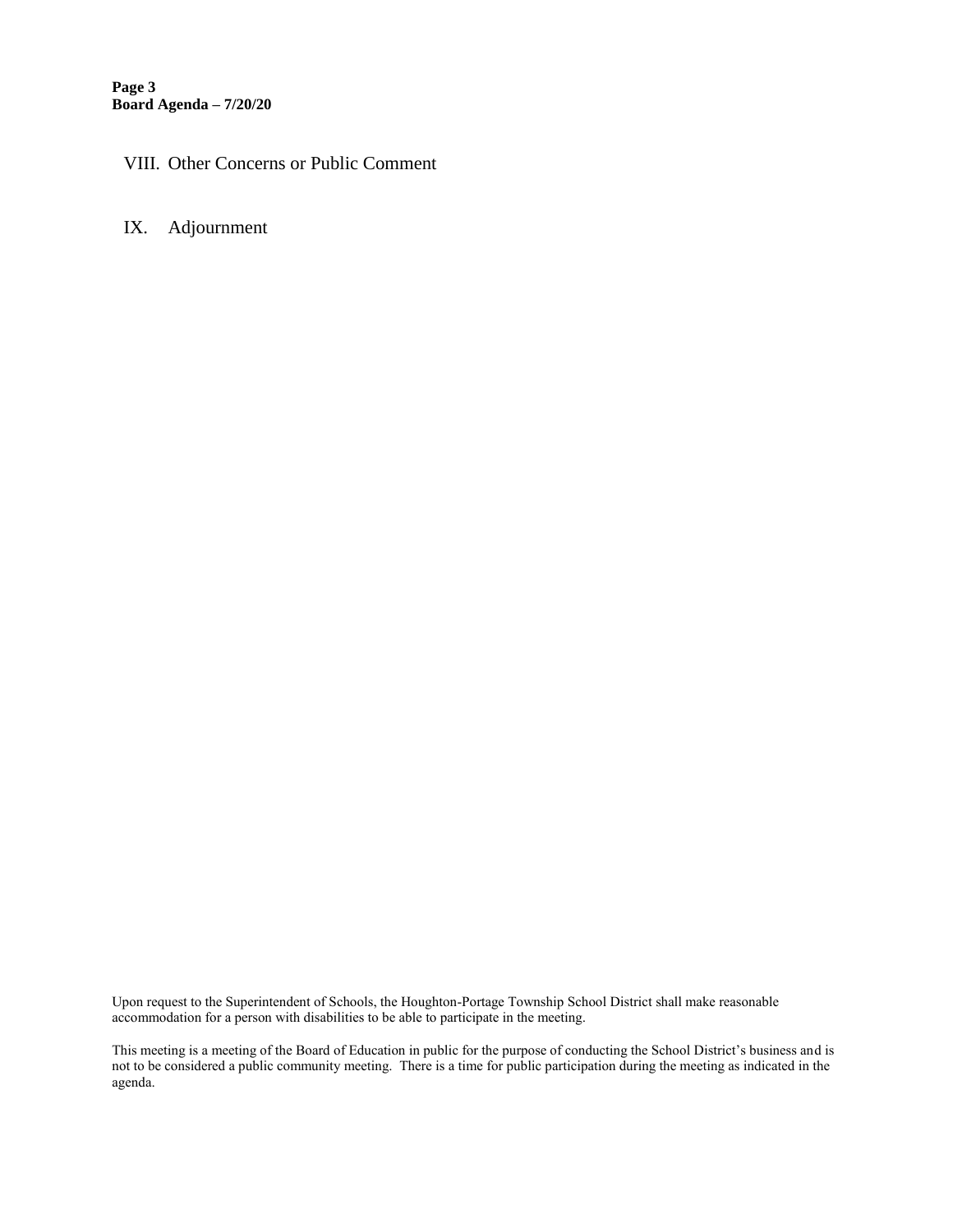**Page 4 Board Agenda – 7/20/20**

### **DISCUSSION ITEMS**

#### **1. Summer Updates**

At the time of the board meeting, the superintendent will discuss summer updates.

#### **2. 2020 NEOLA Policy Updates**

The 2020 NEOLA updates were reviewed. A copy was emailed to the Board on June  $18<sup>th</sup>$ . This is the first reading.

#### **3. Michigan 2020-2021 Return to School Road Map**

At the time of the board meeting, the superintendent will discuss the process for returning to school.

### **ACTION ITEMS**

### **1. Resolution to Participate in School Bond Loan Fund**

Each year we file a preliminary application to participate in the school bond loan fund. Sara Marcotte will be available to answer any questions you have about this resolution.

#### **2. Designation of Depositories for School Funds**

Currently, Superior National Bank ("SNB") is the depository for the general fund, debt retirement, capital projects monies, federal tax deposits, athletics and school service accounts, and trust fund. River Valley State Bank is the depository for our trust and agency fund. The Michigan School District Liquid Fund is another depository for the general fund and capital projects. The Michigan Tech Credit Union is the depository for the elementary trust and agency account. I recommend that the Board designate these same depositories for school funds.

Upon request to the Superintendent of Schools, the Houghton-Portage Township School District shall make reasonable accommodation for a person with disabilities to be able to participate in the meeting.

This meeting is a meeting of the Board of Education in public for the purpose of conducting the School District's business and is not to be considered a public community meeting. There is a time for public participation during the meeting as indicated in the agenda.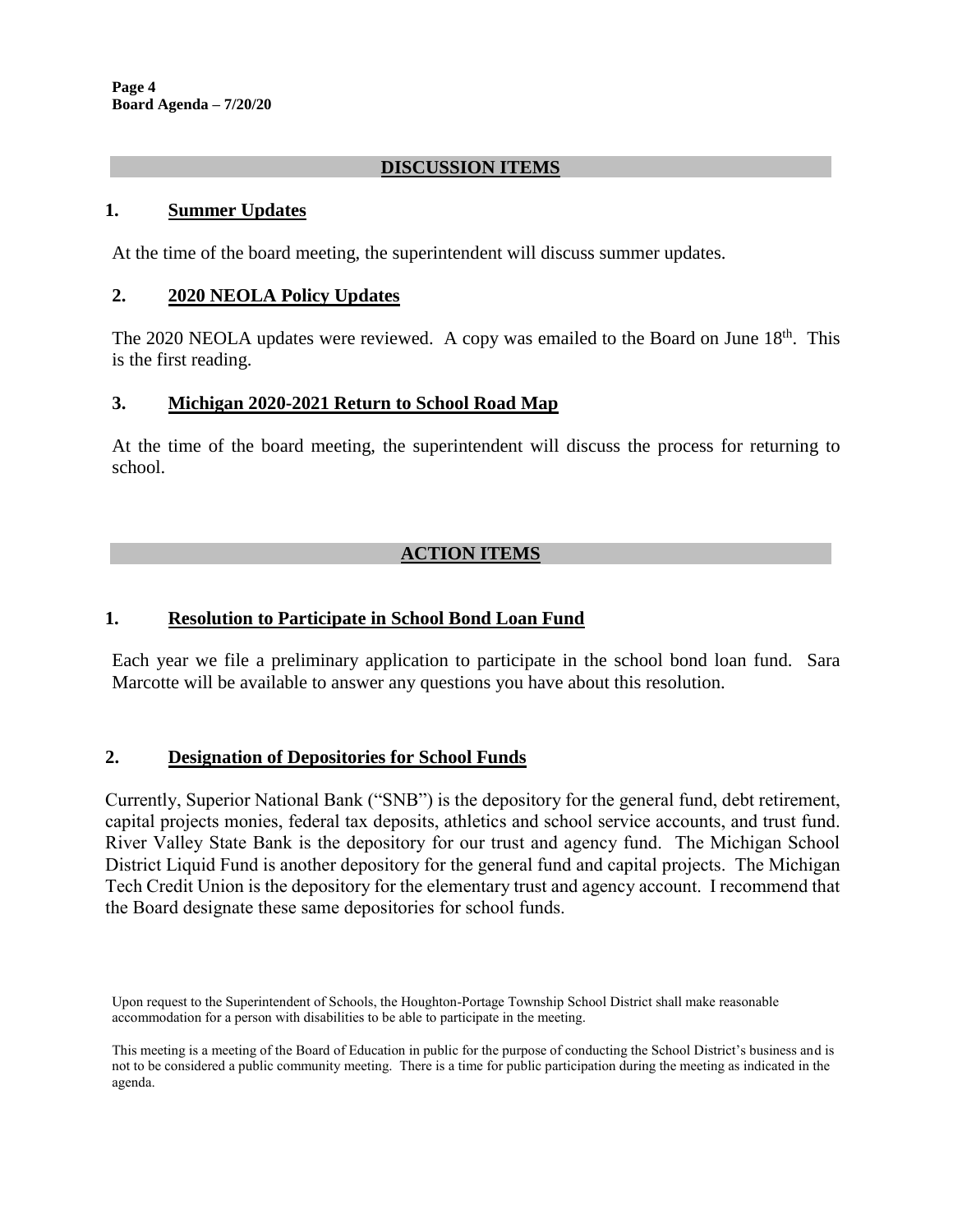### **3. Designation of Individuals Responsible for Posting Public Notice of Meetings**

The Board is required to designate someone to post notices of meetings. I recommend the designation of Colette Patchin and Sara Marcotte for this job.

### **4. Delegation of Election Duties**

The Secretary of the Board of Education has discretion to delegate election duties to a member of the district's administrative staff. If duties are delegated it must be recorded in the Board's minutes. I recommend that the Board designate Sara Marcotte to serve as our election official to attend to all election responsibilities.

# **5. Adoption of Legal Reference Note**

Boards of education are required to attach an addendum to the minutes of the July meeting which indicates, in part, that the Houghton-Portage Township School District has designated themselves as a general powers school district by operational law. In addition, the terms of each of the Board members are listed as part of this addendum to the minutes.

### **6. Approval of Organizational Memberships – MASA, MASB, and CCASB**

At the time of the Board meeting, I will recommend that the Board once again participate as members of the Michigan Association of School Administrators, the Michigan Association of School Boards and MASB Legal Trust Fund, and the Copper Country Association of School Boards.

# **7. Approval of Annual Retainer Contracts**

Each year at this time the Board is asked to designate the school district attorney, as well as an auditor who will oversee the financial auditing of the school district. We currently retain Thrun Law Firm for school elections and matters relating to general school law, the law firm of Neuminen, DeForge & Toutant, Houghton, as well as Ryan Law Offices of Iron Mountain, as our counselors. I recommend retaining these firms for the 2020-21 school year. In addition, we have retained the services of Rukkila/Negro & Associates of Houghton as our school auditor. Once again, we recommend Rukkila/Negro & Associates for these responsibilities.

Upon request to the Superintendent of Schools, the Houghton-Portage Township School District shall make reasonable accommodation for a person with disabilities to be able to participate in the meeting.